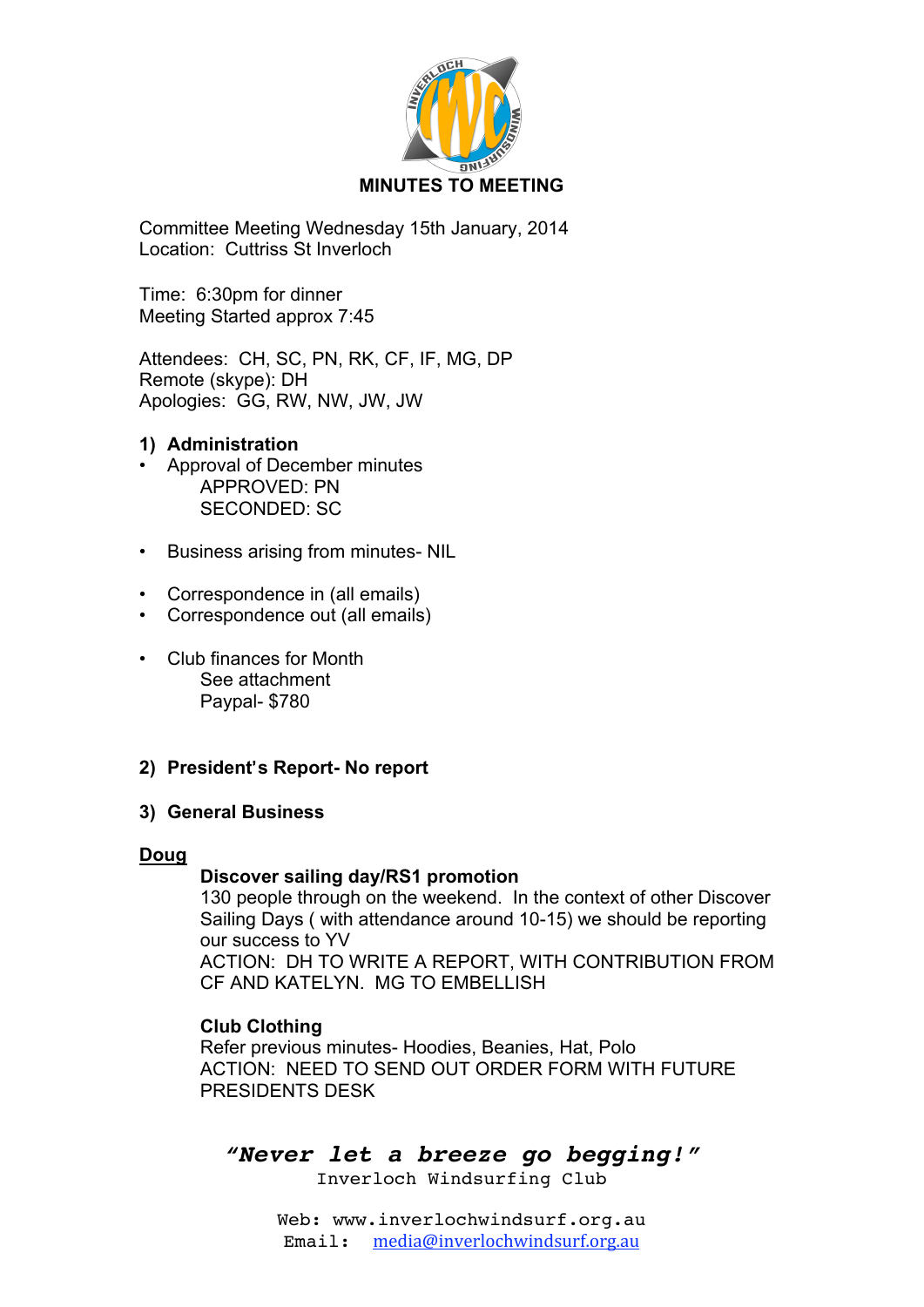

### **New Club Sail**

As a result of the Community Sports Award, DH is donating a new NP 3.7 Dragon Fly to the club. ACTION: CH TO PRICE MASTFOOT, MAST AND BOOM

**Teenager Day**- need to promote the day- in Feb

### **Craig**

**Trailer of treasures, Debrief (What worked, what didn**'**t, new idea)** Kids teaching kids worked fantastically.

Some suggestions for next time-

1/2 hour blocks for coaches, with a whiteboard identifying coaches and gear. Beach manager can then roster coaches, equipment and rest breaks.

We also need to develop a method to identify participants who have signed on

ACTION: CH TO CHASE UP WRIST BANDS (EX WONTHAGGI HOSPITAL)

DP suggested to approach SHQ to ask about the future of the trailer ie if it runs again, we need more beginner equipment.

We also need to develop a method to identify participant who go on to purchase gear from SHQ

ACTION: COMMITTEE TO CALL PARTICIPANTS OFF SIGN ON SHEET AND ASK THEM TO MENTION IWC IF THEY INTEND TO PURCHASE AT SHQ

We need more Kids PFDs ACTION: SC TO CHECK WITH OCEAN WETSUITS TO SEE WHAT WE CAN PURCHASE

SC suggested that we should conduct a coach/ safety briefing prior to the event.

CF suggested we needed more on beach members and "runners" to look after coaches and beginners

# **Training program what**'**s happening with it**

DP mentioned there's a new Club Coaching Course.

*"Never let a breeze go begging!"*

Inverloch Windsurfing Club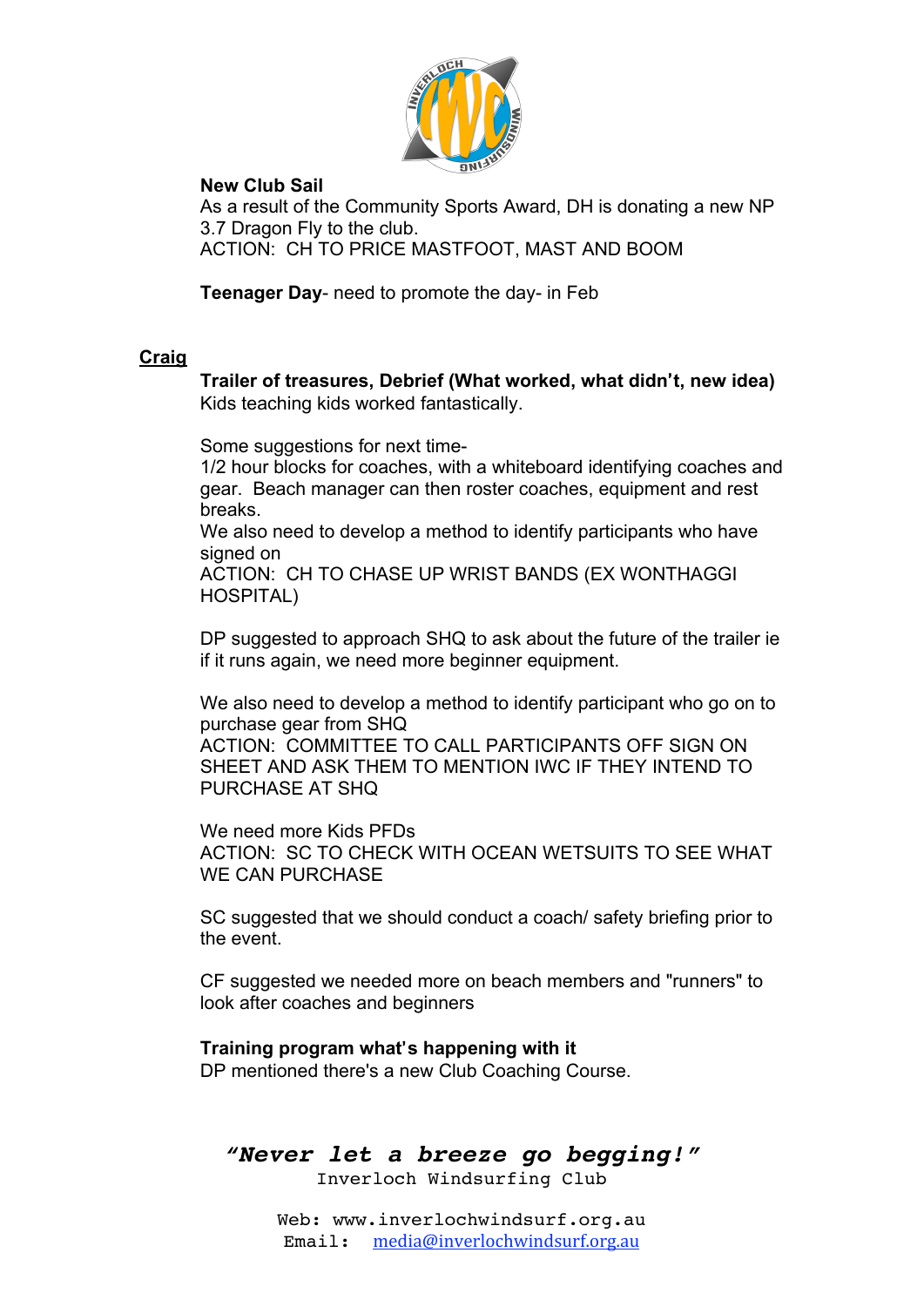

ACTION: DP TO INVESTIGATE THE FLEXIBILITY OF THE COURSE AND WHETHER OR MOT IT CAN BE AFAPTED FOR OUR COACHES.

### **Fitness program**

CH to investigate setting up a stretching station at Angling Club

### **Women on windsurfers**

March 1 CF has discussed catering with NW. Perhaps enlisting Wendy for help. Feb Presidents Desk to have more info. We need 3-4 female coaches ACTION: CH and DP TO CHASE UP POTENTIAL COACHES THROUGH YV AND PARKDALE YC.

# **Australia Day program**

SC organising sail past at 10-11 Post lunch- presidents cup challenge/ beach cricket/ fancy dress

### **Gear hire**

Proposal to hire gear ONLY (without instruction) ACTION: COMMITTEE VOTED UNANIMOUSLY TO NOT HIRE GEAR WITHOUT INSTRUCTION

# **Guy Cribb**

DH reported 20 registrants with 3 on standby. Monday night meal menu- confirmed 22 participants. Lunch catering by B&C Cafe

# **IWC Home**

Where to next?

DH suggested having several options in our approach 1). Formal commercial proposal with Big4- Old Campground office DP suggested involvement of Dom/ ITA

2) Angling Club- investigate possibility of reciprocal rights and regular bookings of hall for club events.

3). Yacht club/ bowling club- MG will check further

# **After party/social stuff**

CH suggested that we think about the social aspect of our events eg plan for dinners/get togethers after events.

# *"Never let a breeze go begging!"*

Inverloch Windsurfing Club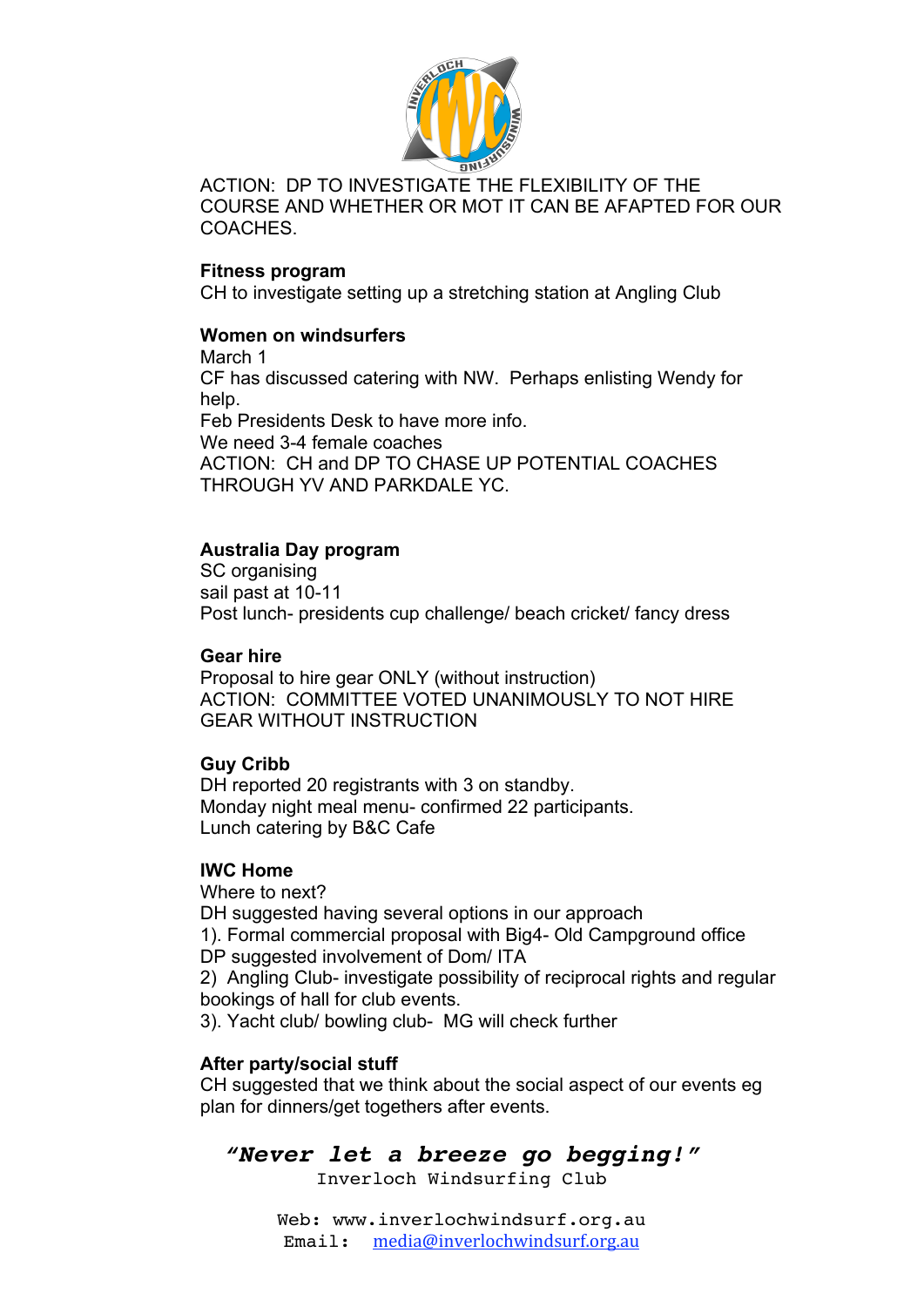

# **RS1**

How do we use them? Weeknight casual racing- perhaps Friday night Need to purchase IWC sail numbers SHQ to supply sail stickers We need to think about branding CH will store all 4 boards ACTION: SET UP BOOKING SHEET FOR RS:ONE USAGE

# **KBV**

Letter to KBV. After discussion, committee decided to not add the weekend's incident (kiters dropped a kite onto beach goers) to the letter ACTION: CH TO SEND LETTER OFF TO KBV

## **Equipment purchases**…**.what next**

Gear wish list **PFDS** Boom Mast **Uphauls** 

Preferred to go to single pin mast base rather than 2-pin pryde

Club to auction 6.6 Koyote via silent auction

ACTION: COMMITTEE TO CONDUCT GEAR AUDIT TO WORK OUT WHAT TO KEEP AND WHAT TO GET RID OF.

### **Mick**

## **IWC website**

### **(See attachment)**

Hits and visits are up nearly 40% on same time last year. We could possibly get over 1 million hits in the year! We are averaging about 3 times the amount of traffic that is accessing the Bass Coast tourist website.

### **VSS website**

website up for renewal Committee decided to keep domain but not pay for the web hosting approx \$240

# **Whereto windsurfing**?

*"Never let a breeze go begging!"* Inverloch Windsurfing Club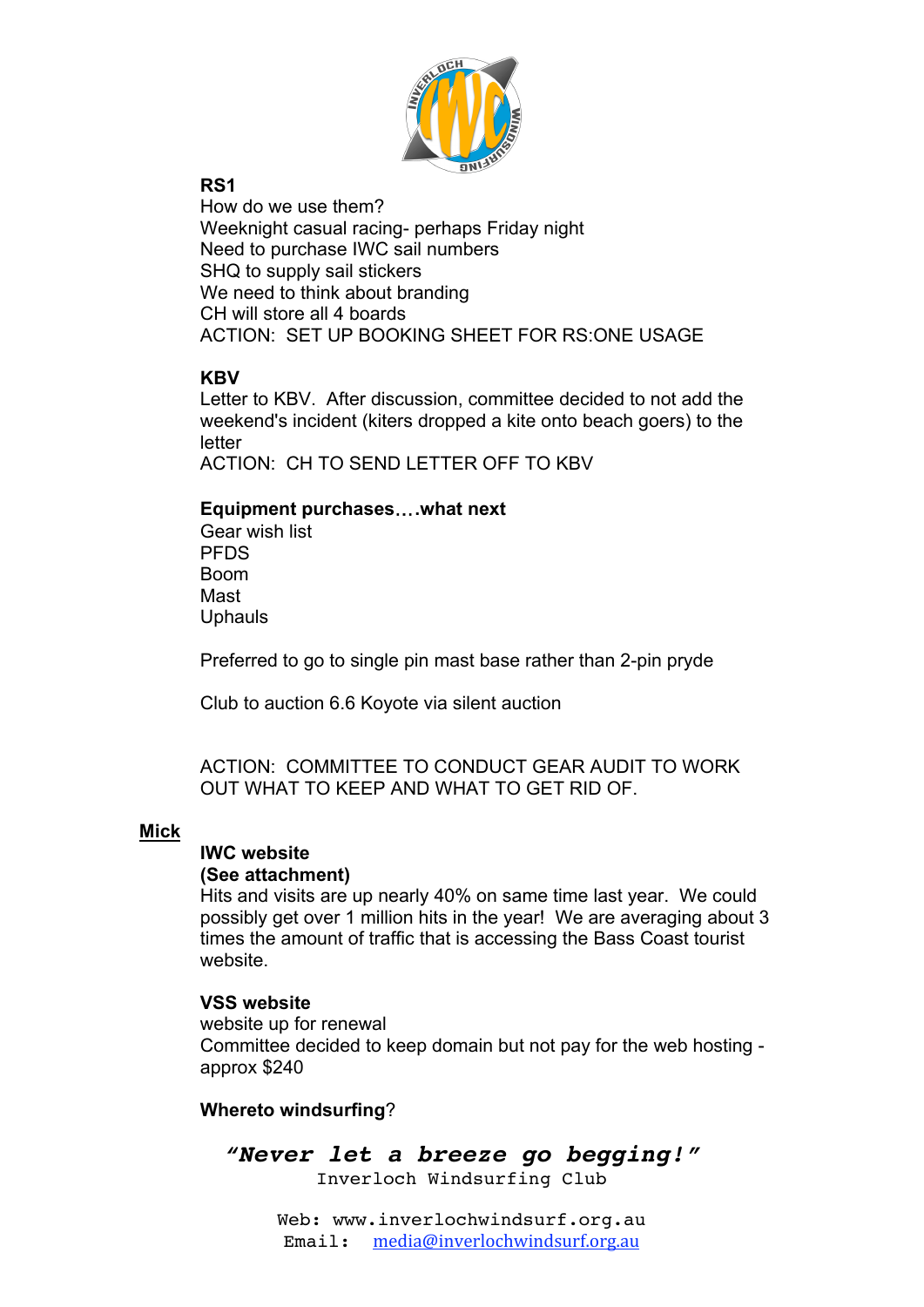

Weekly email sent out to subscription list outlining forecasted conditions for weekend and likely location for IWC sailors ACTION: MG TO SHOW PN HOW TO CREATE AND EDIT MAILCHIMP CAMPAIGN. PN TO SEND OUT EVERY THURSDAY EVENING OVER SUMMER.

### **Wooden Boat Festival**

see Australia Day

### **Simon**

### **Need to maintain an Injury Register**

ACTION: DP TO CHASE UP SMA INJURY REGISTER ONLINE AND DEVELOP PAPER VERSION

### **Rob**

Nothing to report

### **Pete**

**Breakwater to Beacon**- insurance?

**Outlined Issues with My Club website** and entering names which a re considered too generic. email has been sent to Chelsea Taylor Jacques article for Severne to be linked from a post on IWC Web

### **Cara**

Meetings may be difficult once school returns

### **Ian**

Stressed the importance of chasing up participants from SHQ trailer weekend

### **Dan**

**Country Action Grants Scheme**- Apps close 4 march Available for Improving Operational Effectiveness of the Organisation Coaching and training Opportunities Facilitating Community Access ACTION: COMMITTEE TO CONSIDER POSSIBLE PROJECTS THAT MIGHT FIT THIS FUNDING

### **Inclusion Day- 23rd Feb**

Might be a good idea to run a 1 hour intensive "train the trainer" with our junior coaches...covering basics

### **Strategic Plan**

*"Never let a breeze go begging!"* Inverloch Windsurfing Club